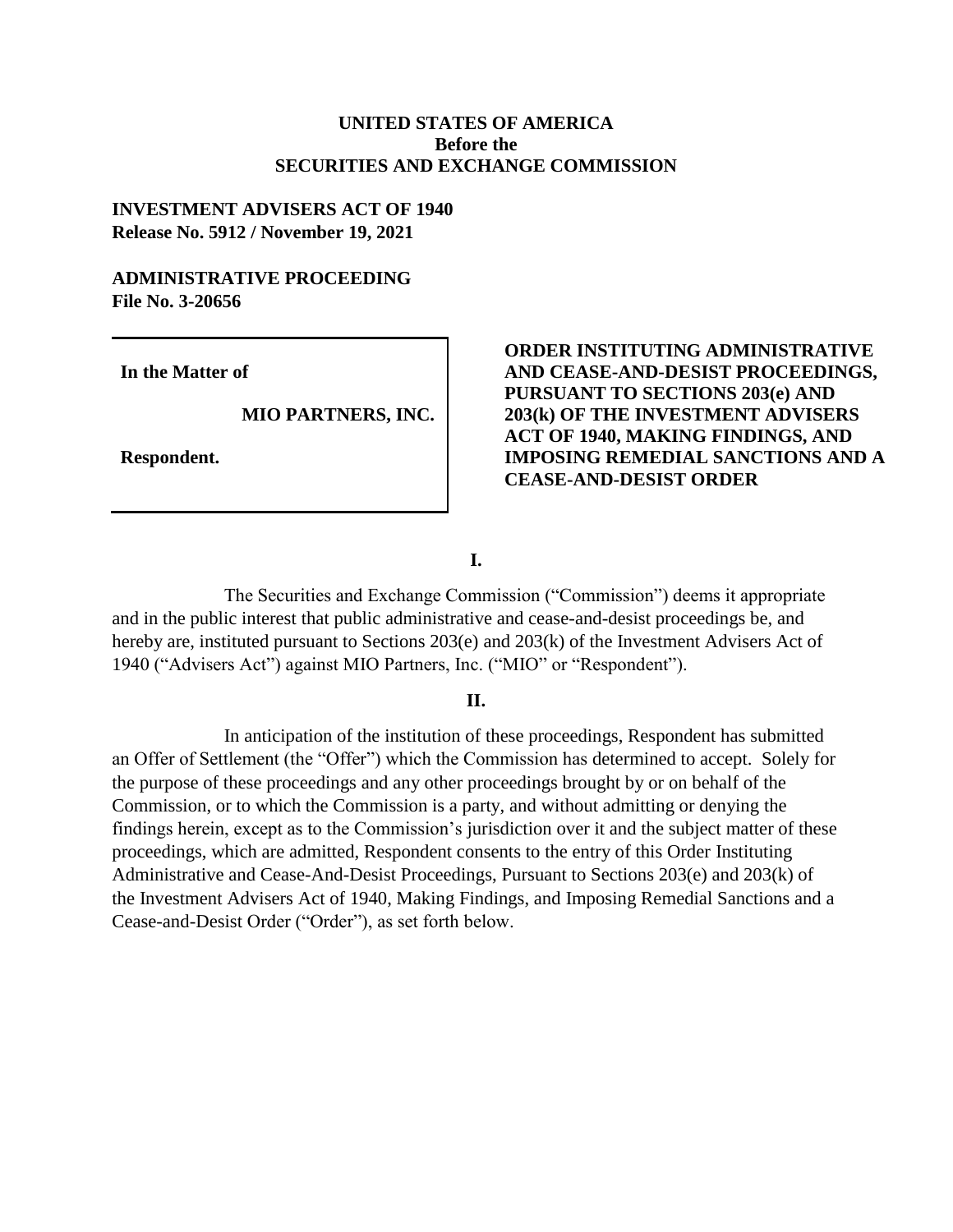## **III.**

On the basis of this Order and Respondent's Offer, the Commission finds<sup>1</sup> that:

## **Summary**

1. These proceedings arise out of the failures of MIO, a registered investment adviser, from at least 2015 through 2020 (the "Relevant Period"), to establish, maintain, and enforce written policies and procedures reasonably designed, taking into consideration the nature of its business, to prevent the misuse of material non-public information ("MNPI").

2. MIO, a subsidiary of management consulting firm McKinsey & Company ("McKinsey"), provides investment options exclusively to current and former McKinsey partners and employees.

3. Active McKinsey partners who were members of the Investments Committee of MIO's Board of Directors (the "Board") (i) obtained material non-public information concerning issuers as a result of their consulting work on behalf of clients ("McKinsey Client MNPI"), and (ii) had access to material non-public information concerning the investments made by MIO funds as a result of their participation on the MIO Investments Committee ("MIO MNPI").

4. Allowing active McKinsey partners, individuals who had access to MNPI about issuers in which MIO funds were invested, to oversee and monitor MIO's investment decisions presented an ongoing risk of misuse of MNPI. MIO did not have policies and procedures reasonably designed to address the risks associated with its organizational structure.

# **Respondent**

5. MIO, also known as McKinsey Investment Office, is a Delaware corporation headquartered in New York, New York. MIO is a subsidiary of McKinsey and has been registered with the Commission as an investment adviser since 1992. MIO reported total regulatory assets under management of \$31 billion as of December 31, 2020.

# **Other Relevant Entities**

6. McKinsey is a global management consulting firm headquartered in New York, New York. McKinsey provides consulting and other services to public companies and other entities that issue securities, as well as broker-dealers, investment advisers, and other registrants and self-regulatory organizations.

7. McKinsey Recovery & Transformation Services U.S., LLC. ("McKinsey RTS") is McKinsey's wholly-owned turnaround advisory and crisis management unit.

 $\overline{\phantom{a}}$  $<sup>1</sup>$  The findings herein are made pursuant to Respondent's Offer of Settlement and are not binding on any</sup> other person or entity in this or any other proceeding.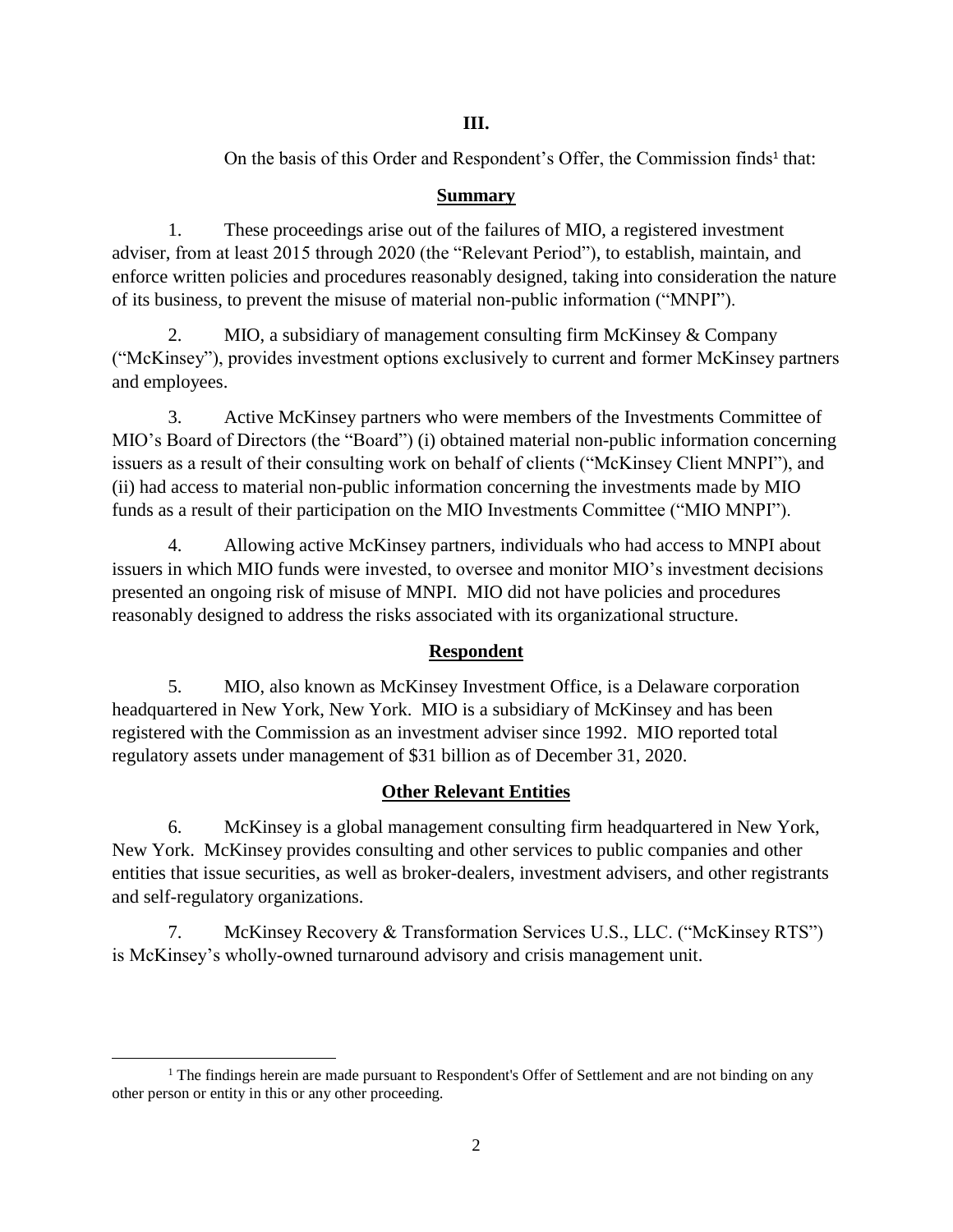## **Background**

## **A. The Business, Operational Structure, and Oversight of MIO**

8. MIO provides investment options exclusively to current and former partners and employees of McKinsey. During the Relevant Period, MIO invested approximately 90% of MIO client assets indirectly, through third-party managers who exercise their own investment discretion (i.e., a so-called "fund-of-funds" strategy), and the remaining approximately 10% directly, by purchasing and selling securities.

9. For MIO's direct investments, MIO had investment discretion (i.e., MIO made the decision regarding whether to buy or sell each security subject to a direct trading policy which prohibited, except in specified circumstances, direct investment in the debt or equity of corporations) and had full knowledge of all securities held, including the number of shares of each security.

10. For MIO's indirect investments via third-party managers, a little less than half were invested in separately managed accounts ("SMAs"), which were accounts within a MIO owned and operated special purpose fund. In the SMA structure, MIO contracted with a thirdparty manager to manage the SMAs; however, because MIO maintained in its records information reflecting all of the securities held by the SMAs, as well as all transactions executed by the SMAs, MIO had full knowledge of all securities held by the SMAs, including the number of shares of each security. For the remaining third-party managed funds, MIO's investments were held in a third-party manager's fund. MIO did not typically possess information reflecting all securities holdings and transactions in these accounts, but MIO frequently had access to securities holdings by way of public filings and communications with the third-party manager, including investor updates.

11. During the Relevant Period, MIO's team of portfolio managers, led by MIO's Chief Investment Officer ("CIO"), maintained day-to-day responsibility over MIO's investments. MIO's CIO reported to the Board, which oversaw MIO's operations. Prior to September 2020, the Board primarily comprised active McKinsey partners.

12. MIO's Board Charter (the "Charter") set forth the Board's roles and responsibilities and outlined the mandates of various Board committees, including, for example, the Investments Committee. According to the Charter in place since November 2018, the Investments Committee shall, *inter alia*, "[o]versee and monitor investments to be made by each Fund including direct investments, commitments to managers, additions to or withdrawals from existing managers, or material changes in circumstances or arrangements with existing managers."

13. Prior to November 2017, the Charter further empowered the Investments Committee to formally ratify MIO investment decisions, meaning that the Investments Committee was authorized to approve investment decisions, which could pertain to both actual and planned allocations to third-party managers and direct investments.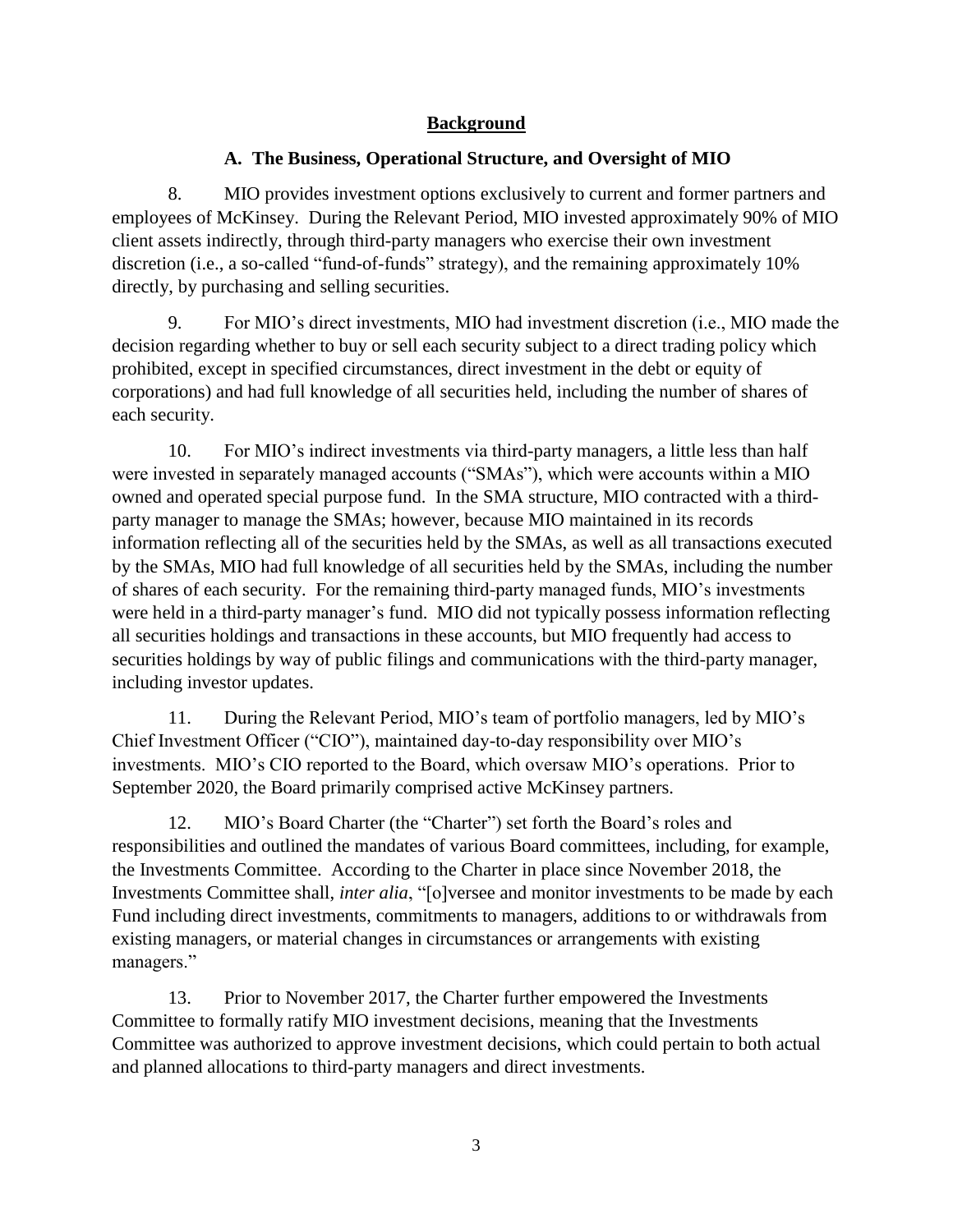14. Throughout the Relevant Period, MIO's investment decisions remained "subject to review and monitoring" by the Investments Committee.

15. Investments Committee members had a fiduciary duty to MIO's clients and, as such, were required to oversee and monitor MIO's investment decisions consistent with that fiduciary duty.

# **B. MIO's Access to MNPI**

16. Throughout the Relevant Period, MIO had access to substantial MNPI.

17. Active McKinsey partners serving on the Investments Committee, including, through June 2017, the President of McKinsey RTS, possessed and had access to McKinsey Client MNPI by way of their various roles at McKinsey. As McKinsey consultants, Investments Committee members were routinely privy to MNPI relating to, for example, financial results, planned bankruptcy filings, mergers and acquisitions, product pipelines and funding efforts, and material changes in senior management.

18. Investments Committee members also possessed and had access to MIO MNPI as a result of their participation on the Board and its committees. For example, Investments Committee members were aware of MNPI regarding MIO's investment strategies, concentration limits, risk limits, and third-party manager allocations, and had access to MIO's holdings (both direct holdings and holdings in SMAs).

# **C. MIO Was Directly and Indirectly Invested in Issuers About Which Board Members Had Access to McKinsey Client MNPI**

19. MIO directly and indirectly invested hundreds of millions of dollars in the securities of issuers about which Investments Committee members who were active McKinsey partners had access to substantial McKinsey Client MNPI.

20. For example, between October 2015 and June 2017, MIO's third-party managed funds, including certain of its SMAs, bought and sold securities of Alpha Natural Resources, Inc. ("ANR"), SunEdison, Inc. ("SunEdison"), and The Commonwealth of Puerto Rico ("Puerto Rico"). At the time of these transactions, certain Investments Committee members had access to MNPI concerning these issuers.

21. In February 2016, the Investments Committee reviewed and ratified a \$70 million allocation change to a third-party fund manager that was heavily invested in ANR senior secured debt. At that time, and in November 2015, when the Investments Committee had preliminarily ratified the allocation, McKinsey RTS was providing restructuring advice to ANR and the President of McKinsey RTS was on the Investments Committee. By June 2016, MIO had increased its total investment in the third-party manager's funds to approximately \$272 million and those funds, in turn, had obtained approximately \$80 million of ANR's senior secured debt.

22. Between October 2015 and December 2016, MIO's SMAs also invested (via six third-party managers) in another client of McKinsey RTS, SunEdison, while an Investments Committee member led McKinsey RTS.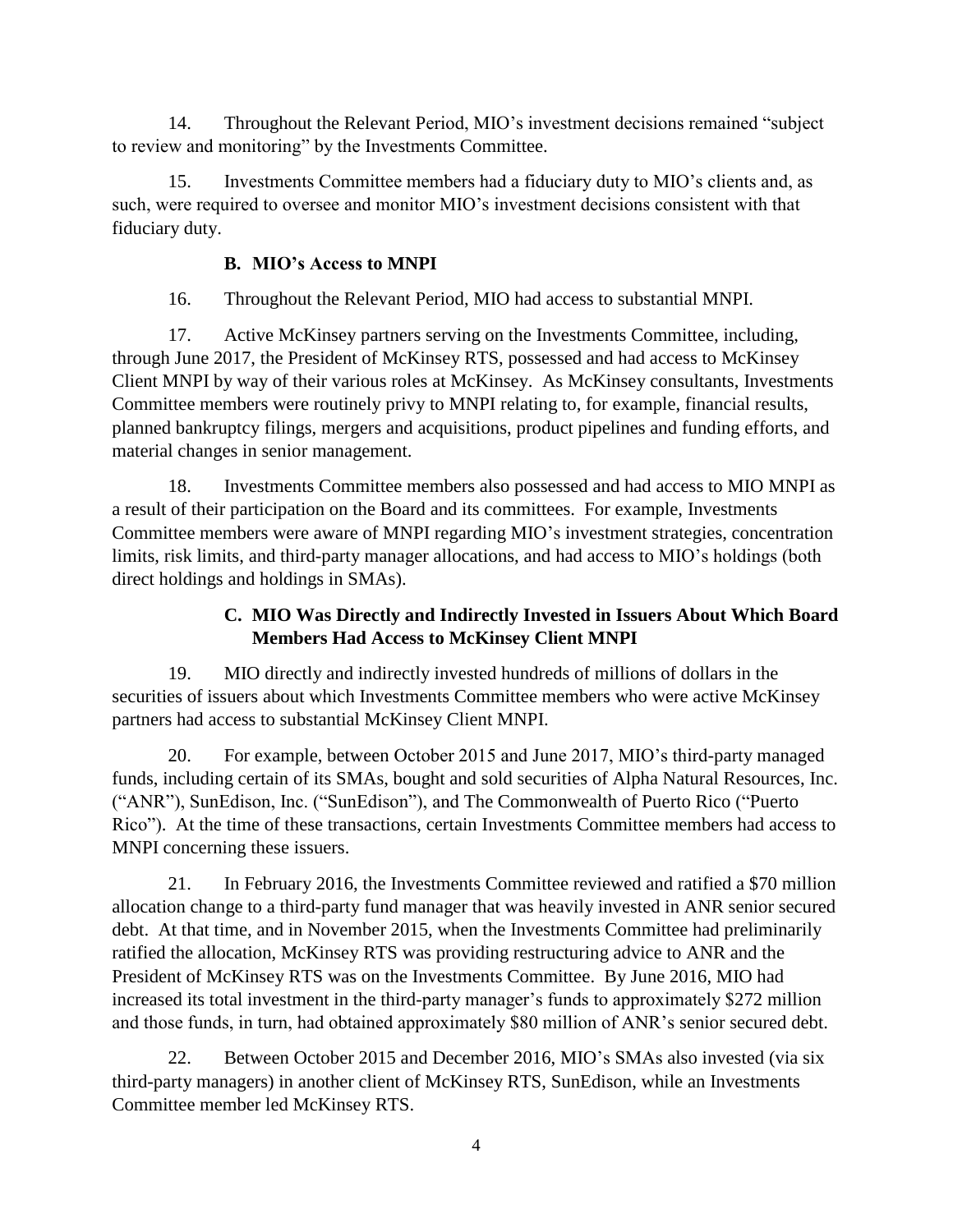23. Finally, in January and February of 2017, MIO was directly invested in the municipal bonds of Puerto Rico at the same time McKinsey was providing restructuring advice to the Puerto Rico Financial Oversight & Management Board ("FOMB"), the entity charged with spearheading Puerto Rico's financial turnaround. During this time frame, the Investments Committee, which included active McKinsey partners with access to McKinsey Client MNPI, was empowered under the Investments Committee Charter to oversee MIO's direct investments, including MIO's sale of nearly \$1 million worth of Puerto Rican bonds. Further, in addition to MIO's direct investments in Puerto Rico, through at least June 2017, MIO was also invested in Puerto Rico's debt via its SMAs and other third-party managed funds.

24. Considering the nature of MIO's business, including the Investments Committee's oversight of MIO's investment decisions, the risk of misuse of MNPI was real and significant.

## **D. McKinsey Provided Consulting Services to Clients About Which It Had Access to MIO MNPI**

25. In numerous instances, McKinsey provided consulting services to clients in which MIO funds were invested and about which MIO MNPI was potentially relevant.

26. For example, McKinsey RTS had been retained in August 2015 as ANR's turnaround adviser, worked very closely with ANR management including by being embedded in part of its operations, and prepared a comprehensive business plan that formed the basis for the financial projections underpinning ANR's Chapter 11 plan that helped to establish the value of the securities that were exchanged for ANR's senior secured debt held by MIO. During the course of that consulting work, the President of McKinsey RTS sat on the Investments Committee and had access to MIO MNPI, including that MIO was invested with a third-party manager. The third-party manager had invested in ANR's senior secured debt. In this context, MIO's investments through the third-party manager in ANR's senior secured debt overlapped with McKinsey RTS's consulting work and, as such, there was a risk that McKinsey RTS could influence the reorganization plan in a way that favored MIO's investments.

27. Before confirming ANR's Chapter 11 plan, the Bankruptcy Court, which needed to rely on McKinsey RTS's testimony in order to confirm the plan, ordered McKinsey RTS to disclose MIO's connections to interested parties in the ANR bankruptcy case because of both the relationship between MIO and McKinsey RTS and the presence of McKinsey RTS's President on the MIO Board. In a Bankruptcy Court-ordered in camera submission filed on July 6, 2016, however, McKinsey RTS did not disclose MIO's connection to the third-party manager that was invested in ANR senior secured debt. After reviewing the in camera submission, the Bankruptcy Court confirmed the ANR Chapter 11 plan without disclosure in the bankruptcy proceedings of MIO's interest in ANR senior secured debt via the third-party manager. Pursuant to the confirmed plan, because of their priority, the holders of ANR's senior secured debt received 87.5% of the stock of ANR's successor under the plan, and all other investors and creditors received a de minimis distribution.

28. Subsequently, the United States Trustee reached settlements with McKinsey and McKinsey RTS regarding, among other things, the adequacy and completeness of their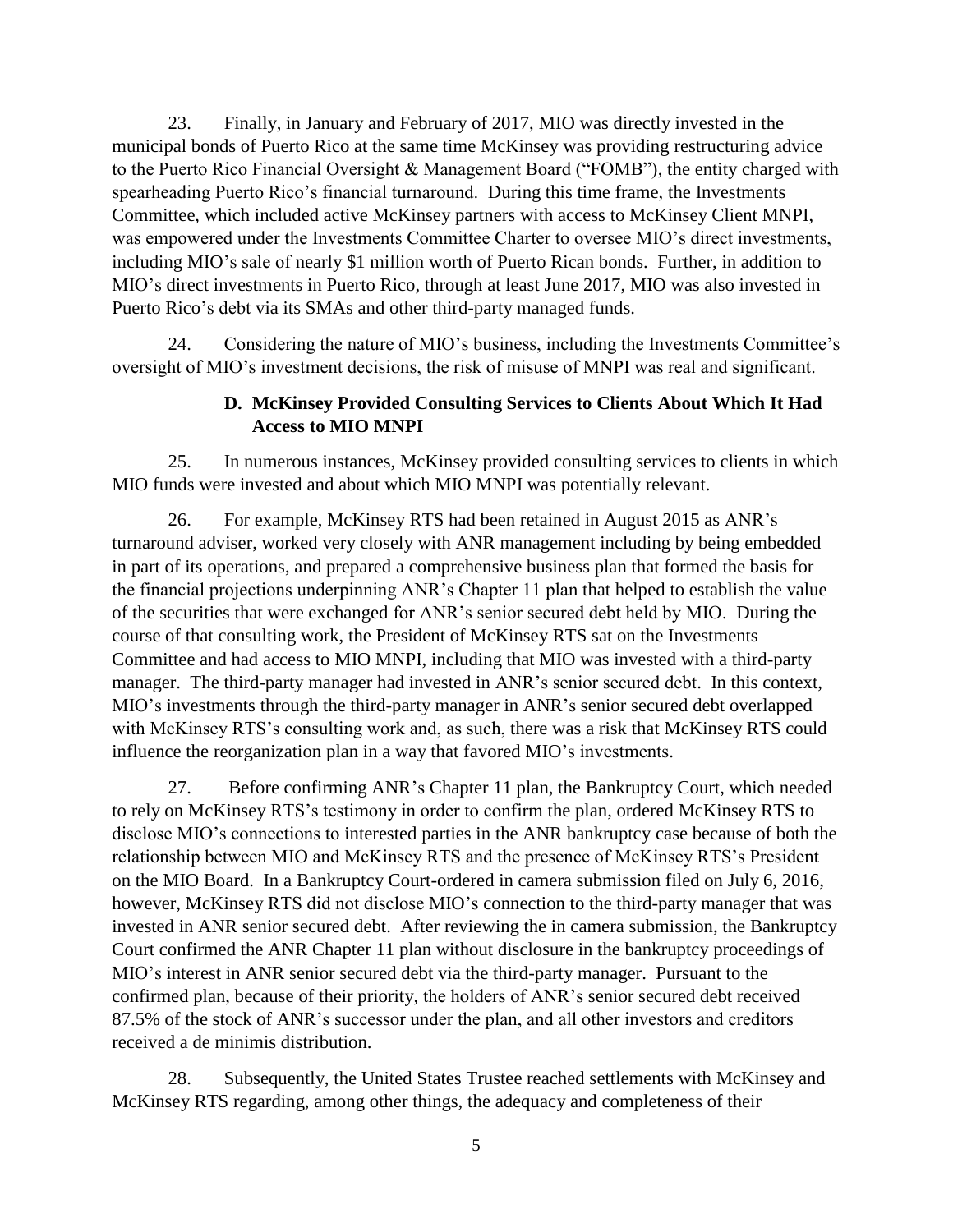disclosures of their connections to MIO in certain bankruptcy cases*, see* Alpha Natural Resources, Case No. 19-00302 (Bankr. E.D. Va.); SunEdison, Case No. 16-10992 (Bankr. S.D.N.Y); Westmoreland Coal Company, Case No. 18-35672 (Bankr. S.D. Tex.), and released claims in 11 other bankruptcy cases.

## **E. MIO's Policies and Procedures Were Not Reasonably Designed to Prevent the Misuse of MNPI**

29. MIO's policies and procedures were not reasonably designed, taking into consideration the nature of its business, to prevent the misuse of McKinsey Client MNPI or MIO MNPI. MIO's written policies and procedures did not address the fact that McKinsey personnel on the Investments Committee brought MNPI obtained in their jobs as consultants to public issuers to their roles on the MIO Board. In addition, prior to September 2020, none of MIO's written policies or procedures (i) effectively sought to identify whether Investments Committee members may have MNPI that was relevant to their involvement in MIO's investment decisions, or (ii) set forth a recusal procedure reasonably designed to guard against the misuse of McKinsey Client and MIO MNPI.

30. The MIO Collaboration Policy (the "Collaboration Policy"), in effect since at least 2015, was MIO's chief policy governing information sharing between McKinsey and MIO personnel. The Collaboration Policy included a specific carve out for Board and Investments Committee members that situated them above the protective wall and did not prohibit access to MIO portfolio investments.

31. MIO's policies and procedures were likewise not reasonably designed to prevent the misuse of MIO MNPI. The Collaboration Policy did not prohibit Board and Investments Committee members from accessing MIO's investment information and did not contemplate the ways that MIO MNPI could be misused by Investments Committee members in the course of their consulting work for McKinsey clients.

# **Violations**

32. As a result of the conduct described above, Respondent willfully<sup>2</sup> violated Section 204A of the Advisers Act. Section 204A requires investment advisers subject to Section 204 of the Advisers Act to establish, maintain, and enforce written policies and procedures reasonably designed, taking into consideration the nature of such investment adviser's business, to prevent the misuse of material, nonpublic information by such investment adviser or any person associated with such investment adviser in violation of the Advisers Act or the Securities Exchange Act of 1934 (the "Exchange Act") or the rules or regulations thereunder.

33. As a result of the conduct above, Respondent willfully violated Section 206(4) of the Advisers Act and Rule 206(4)-7 thereunder, which require registered investment advisers to

 $\overline{a}$ <sup>2</sup> "Willfully," for purposes of imposing relief under Section 203(e) of the Advisers Act "means no more than that the person charged with the duty knows what he is doing.'" *Wonsover v. SEC*, 205 F.3d 408, 414 (D.C. Cir 2000) (quoting *Hughes v. SEC*, 174 F.2d 969, 977 (D.C. Cir. 1949)). There is no requirement that the actor "also be aware that he is violating one of the Rules or Acts." *Tager v. SEC*, 344 F.2d 5, 8 (2d Cir. 1965).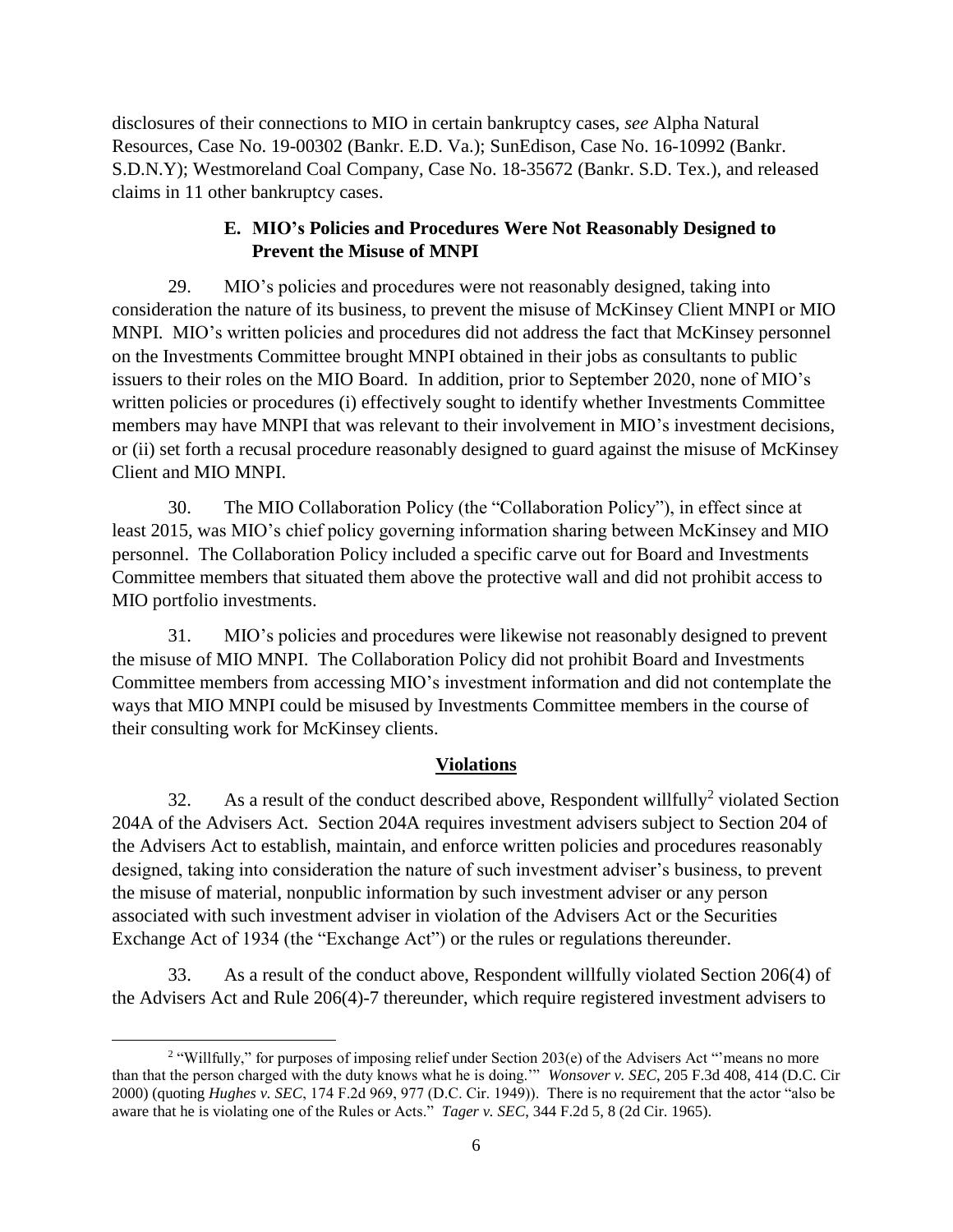adopt and implement written policies and procedures reasonably designed to prevent violations of the Advisers Act and the rules thereunder.

#### **IV.**

In view of the foregoing, the Commission deems it appropriate and in the public interest to impose the sanctions agreed to in Respondent's Offer.

Accordingly, pursuant to Sections 203(e) and 203(k) of the Advisers Act, it is hereby ORDERED that:

A. Respondent cease and desist from committing or causing any violations and any future violations of Sections 204A and 206(4) of the Advisers Act and Rule 206(4)-7 promulgated thereunder.

B. Respondent is censured.

C. Respondent shall, within 10 days of the entry of this Order, pay a civil monetary penalty in the amount of \$18,000,000 to the Securities and Exchange Commission for transfer to the general fund of the United States Treasury, subject to Exchange Act Section  $21F(g)(3)$ . If timely payment is not made, additional interest shall accrue pursuant to 31 U.S.C. §3717.

Payment must be made in one of the following ways:

- (1) Respondent may transmit payment electronically to the Commission, which will provide detailed ACH transfer/Fedwire instructions upon request;
- (2) Respondent may make direct payment from a bank account via Pay.gov through the SEC website at [http://www.sec.gov/about/offices/ofm.htm;](http://www.sec.gov/about/offices/ofm.htm) or
- (3) Respondent may pay by certified check, bank cashier's check, or United States postal money order, made payable to the Securities and Exchange Commission and hand-delivered or mailed to:

Enterprise Services Center Accounts Receivable Branch HQ Bldg., Room 181, AMZ-341 6500 South MacArthur Boulevard Oklahoma City, OK 73169

Payments by check or money order must be accompanied by a cover letter identifying MIO as a Respondent in these proceedings, and the file number of these proceedings; a copy of the cover letter and check or money order must be sent to Thomas P. Smith, Jr., Assistant Regional Director, Enforcement Division, Securities and Exchange Commission, 200 Vesey Street, Suite 400, New York, NY 10281.

D. Amounts ordered to be paid as civil money penalties pursuant to this Order shall be treated as penalties paid to the government for all purposes, including all tax purposes. To